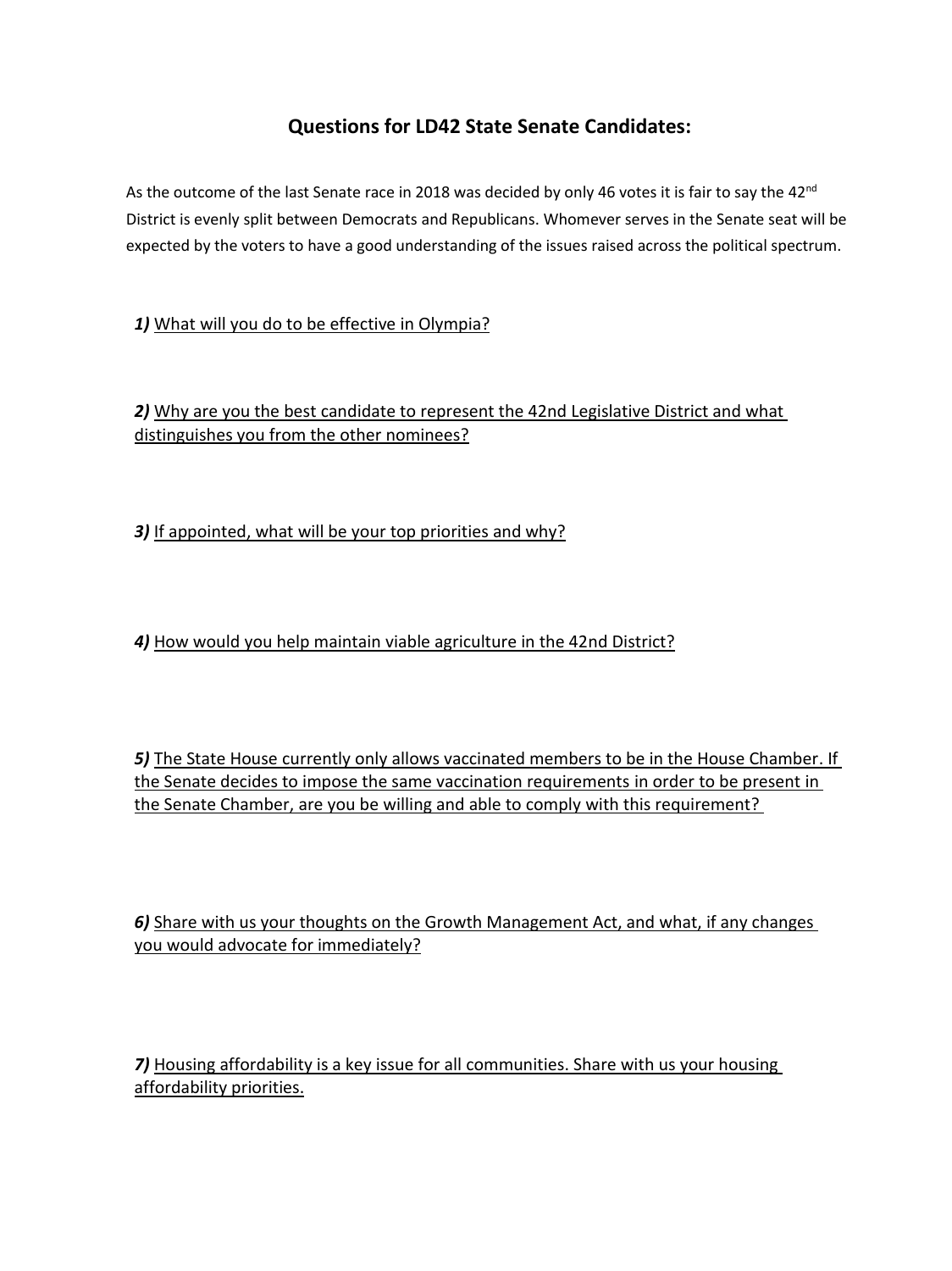*8)* Our communities are also experiencing increasing levels of homelessness. What will you do as a legislator to meet the needs of Washingtonians who have no housing?

*9)* WA has an affordable housing crisis, what specific legislation would you propose to address this problem?

10) One way the California and Oregon legislatures have addressed the affordable housing shortage is by legalizing multi-family housing in all zoning areas, including single-family zoning, would you support this? Why or why not?

11) Transportation is a key issue for all WA communities. Share with us your transportation priorities.

*12)* WA State has significant transportation infrastructure needs, historically these investments have been funded by gas taxes.

- Do you believe we need to find more funding for transportation?
- Would you support raising the gas tax to fund additional investments in transportation?
- If you do not support raising the gas tax to pay for increased investments in transportation, where else would you get the revenue to pay for it?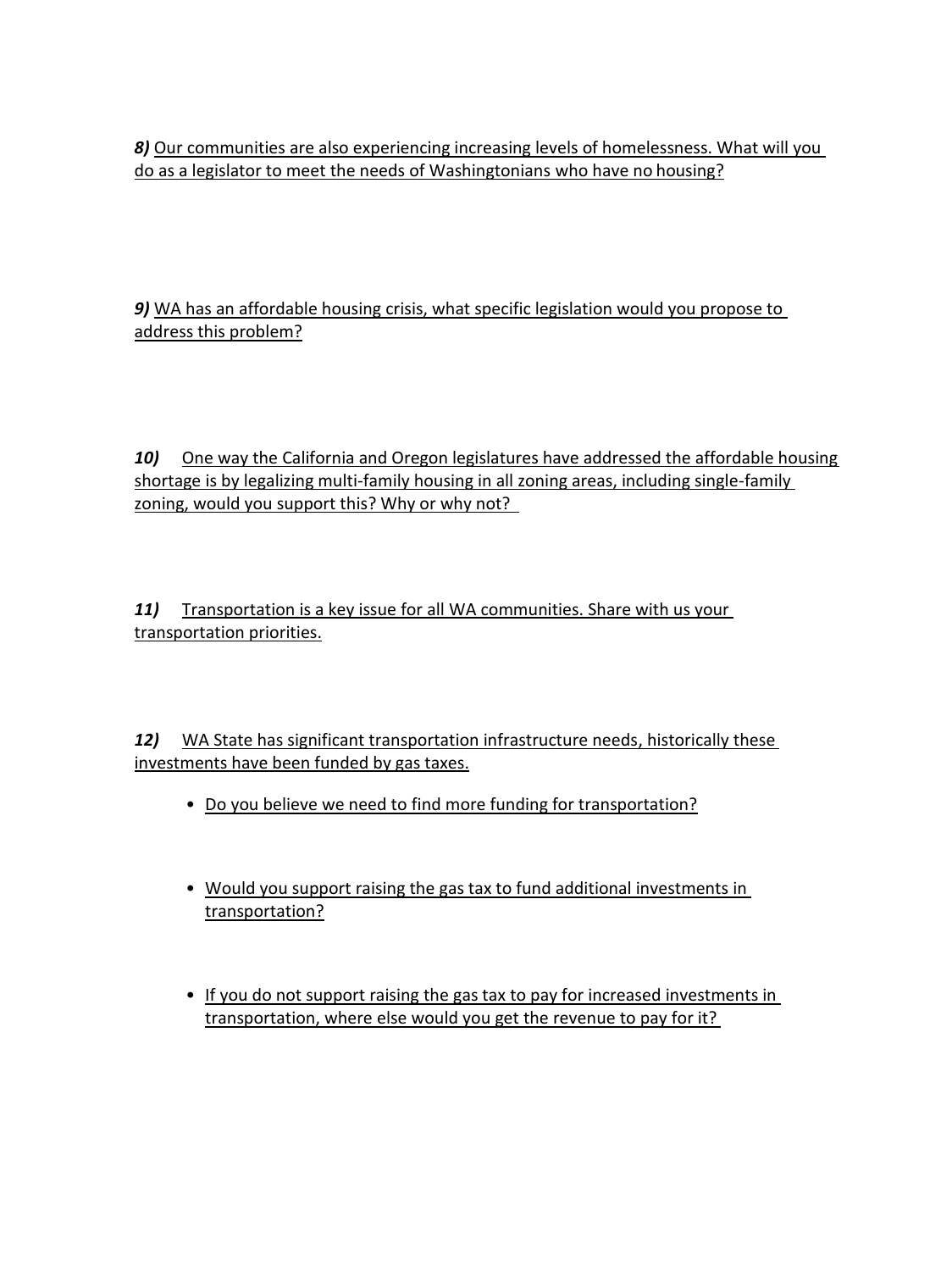*13)* In the last 2 years the residents of the 42nd have suffered more from the impacts of climate change than most other districts in the State. Two devastating floods, (the latest being the worst on record), drought, declining snowpack, and now severe freezing weather.

- Do you believe climate change is occurring?
- Do you believe the recent severe weather events experienced by the residents of the 42<sup>nd</sup> district is due to climate change?
- Do you believe the cause of climate change is due to an increase of CO2 being released into the atmosphere from human consumption of fossil fuels?
- What policies will you advocate for in the legislature that will reduce and/or mitigate the impacts of the recent severe weather events experienced by the residents of the 42nd district
- *14)* Every year the state legislature is considering more and more climate change related legislation. One such Bill currently making its way through the House is Engrossed 2nd Substitute - E2SHB 1099.
	- If this Bill reaches the Senate and you were asked to vote on it as currently written, would you vote in favor or in opposition?
	- If you would not vote for it in its current form, but could edit it, what specific changes would you like to see made to the text of the bill, which if made, would allow you to vote for it?
- *15)* If the U.S. Supreme Court overturns Roe v. Wade, will you support or oppose state laws and funding to allow all women in Washington to still have the freedom to retain control over their reproductive choices?